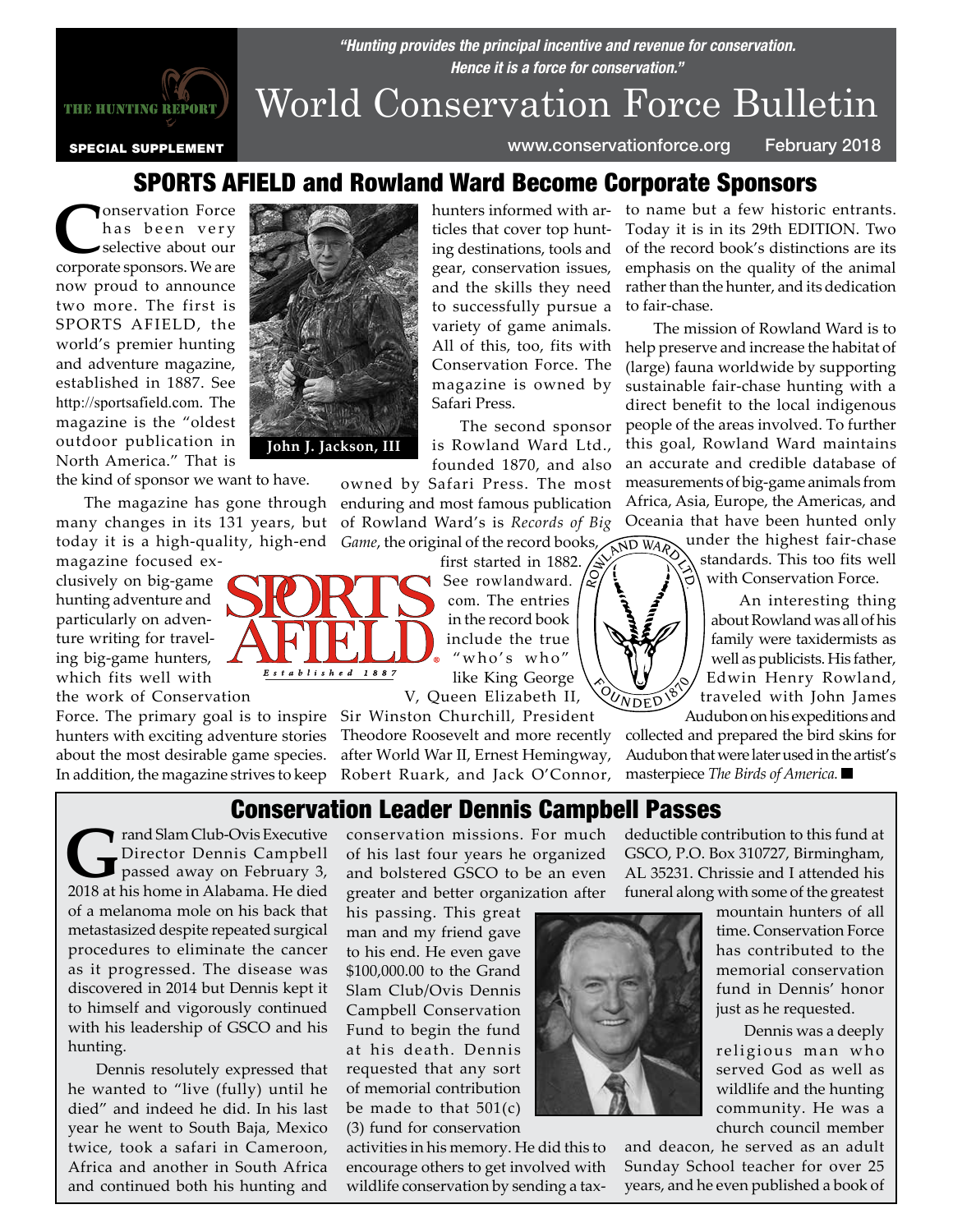#### World Conservation Force Bulletin

proverbs—along with other activities too numerous to describe here.

Dennis was appointed as the unpaid Executive Director of Grand Slam Club in 1990. He was a life member of FNAWS, served on its board and even as its First Vice President. Under his leadership the Grand Slam Club started, then ended its cooperative alliance/partnership with FNAWS, evolved into GSCO, and grew from 400 to over 5,600 members today.

Dennis was an extraordinary hunter who took more than 400 species and won the Pantheon Award as well as the Caldesi Award. That said, and as the funeral papers stated, "Dennis considered himself more a conservationist than a hunter." His early conservation activities can be traced back to 1977 when he served as director of the Alabama Wildlife Federation and started its Life Membership program, becoming the first life member. He was also a founding member of the prominent Alabama Chapter of SCI in the late '70s. During his 27 years as the executive director of GSCO that organization donated over nine million dollars to conservation as well as more than half a million dollars to Conservation Force over the past 20 years. Dennis was dedicated to the message that "HUNTING IS THE #1 CONSERVATION TOOL," a message on a giant banner across the full stage for the duration of each GSCO Convention in the past few years. He made a special point of broadcasting that conservation message and displaying that conservation banner as if it was his legacy wish while, unbeknownst to all but a few, his cancer took its toll. When it was first displayed he announced it would be displayed the following two years and it has been.

Dennis prided himself with the fact that the GSCO Super Slam programs incentivize hunters to hunt more and to hunt more species and said, "Through these programs, we are a major contributor to the North American Wildlife Conservation Model." His interest extended beyond the 29 North American big game animals to game and ungulate species

worldwide. The GSCO board of directors established a formula that quantified that the award programs "generate more than \$80 million annually for wildlife conservation" (\$100 million at the Convention in 2018). Dennis deeply believed that "trophy hunting" was saving the hunted game and its habitat that there was an economic battle with livestock and "progress" for space and survival. The hunting pays the underlying bills—it is conservation and it is the number one tool for conservation. As Dennis would say, the hunting is the reason for game to still be there or to bring it back.

Dennis was a true friend to Conservation Force, which says as much about the conservationist that he was as it says about us. He cared. GSCO began sponsoring the printing costs of this BULLETIN in 2005, after the death of H.I.H. Prince Abdorreza, who had been bearing those costs. Dennis himself was a personal donor to Conservation Force from time to time, and GSCO has provided \$25,000 to \$50,000 a year in support over most of the past two decades. That has made it one of our big five supporters in most years and he was proud of this fact. He wanted to give more and hoped to be one of the two or three top donors, which GSCO was at one time.

As early as Conservation Force's successful argali litigation against animal extremist organizations in 2001, Dennis wrote:

*John, I absolutely applaud your efforts.... I guess what this really does is prove what kind of man you are, which is totally unselfish and a true conservationist. I hope that one day I can be judged as a true conservationist, just as I have judged you to be. Your efforts, unselfishness, and dedication have proven to me your sincere motives and extreme integrity. I consider it a privilege to be able to call you a friend. You will succeed, or maybe I should say you will continue to be successful, because of your attributes I have mentioned above...*

Five years later, 2006, Dennis wrote:

*John, You amaze me in what you have accomplished for us all.*



## World Conservation Force Bulletin

EDITOR/WRITER John J. Jackson, III

PUBLISHER Barbara Crown

Copyright ©2018 by UnivOps Holdings, ISSN 1052-4746. This bulletin on hunting-related conservation matters is published periodically free of charge for subscribers to The Hunting Report, 12182 SW 128 Street, Miami, FL 33186. All material contained herein is provided by famed wildlife and hunting attorney John J. Jackson, III with whom The Hunting Report has formed a strategic alliance. The purpose of the alliance is to educate the hunting community as well as pro-advocacy of hunting rights opportunities. More broadly, the alliance will also seek to open up new hunting opportunities worldwide and ward off attacks on currently available opportunities. For more information on Conservation Force and/or the services available through Jackson's alliance with The Hunting Report, write:

Conservation Force 3240 South I-10 Service Road West, Suite 200 Metairie, LA 70001 Tel. 504-837-1233 Fax 504-837-1145 www.ConservationForce.org

For reprints of this bulletin or permission to reproduce it and to inquire about other publishing-related matters, write:

The Hunting Report 12182 SW 128 Street, Miami, FL 33186 Tel. 1-800-272-5656 Fax 305-253-5532

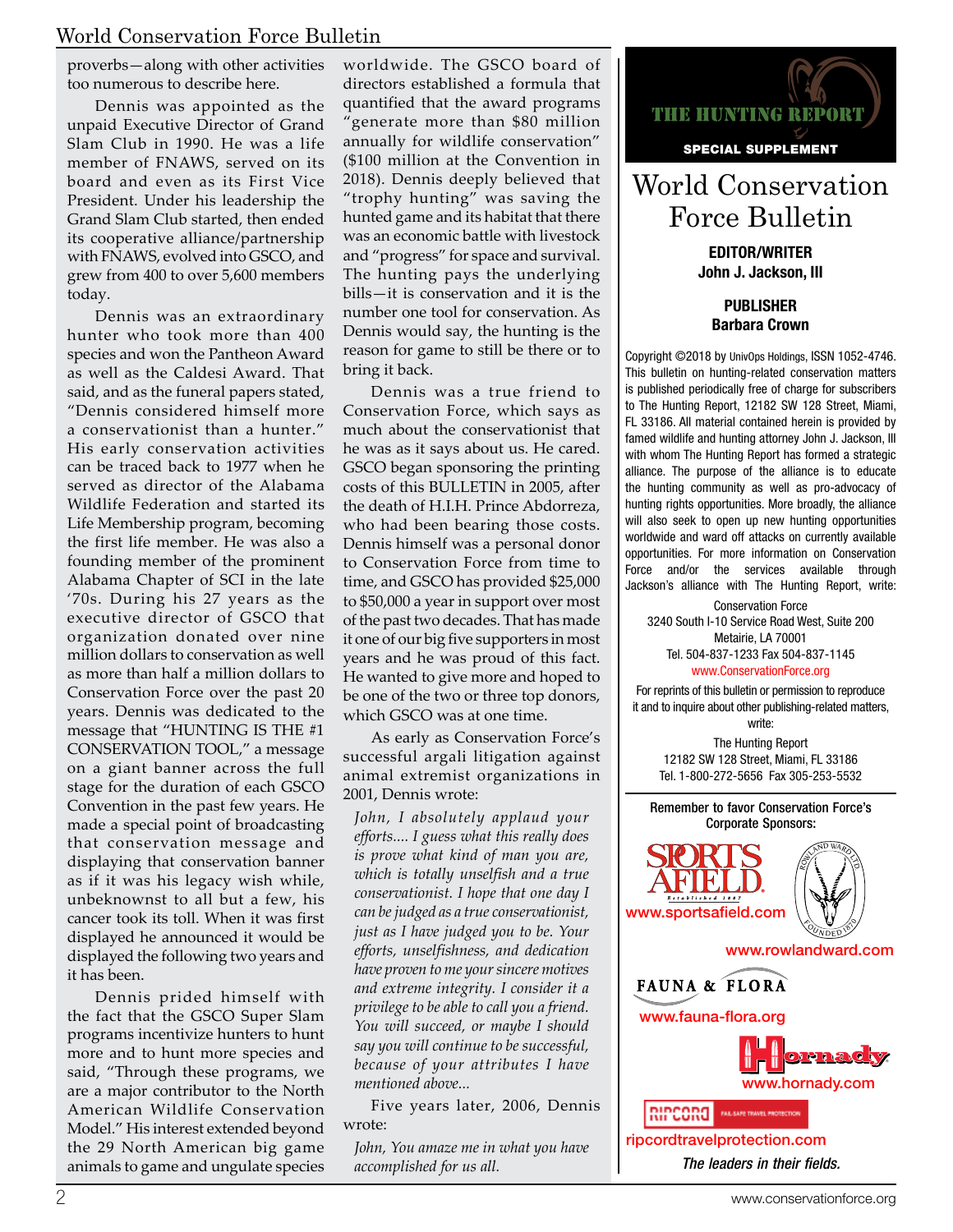Then the real crusher came the day after his death:

*You are going to find out that I left on Saturday. I of course wanted you to be one of the first people to know, and wanted to make some brief comments to you. We go way back, so wow, where can I start with a person like you? You have been one of the greatest influences in the hunting industry of any person*  *who has ever lived. That wonderful Chrissie has just stood there right by your side, and if God ever put two people together, He sure did you two! Without her support, you could never have accomplished what you have to date.*

*To say I have extreme respect for you is just an understatement. I have always felt a special connection to you in that*  *regard. You have shown respect for me, and you seem to realize that I actually "get it" when it comes to all you have done. Again, your influence has been totally immeasurable. All I can say is keep it up, and I know you will..*

I repeat that his words reflect, like a mirror, more about Dennis than about Chrissie and me. What a great man and friend - and conservationist.

#### New Motions in Suits Challenging the Positive 2017 Elephant and Lion Enhancement Findings

**M**ore animal extremists have joined the suits to set aside the Zimbabwe lion and elephant enhancement findings, and all have filed motions for summary judgments citing the SCI/NRA case as the legal precedent for their motions that a full APA "rulemaking" is necessary for an enhancement finding (positive or negative).

As we wrote a few months ago, in November 2017, two sets of animal extremist plaintiffs filed separate lawsuits to invalidate the FWS enhancement findings authorizing lion and elephant trophy imports from Zimbabwe that were made in October and November 2017, respectively.

As we wrote last month, on December 22, 2017, the U.S. Court of Appeals for the District of Columbia Circuit issued an opinion in SCI and NRA's challenge to the 2014 and 2015 FWS suspension of elephant trophy imports from Zimbabwe. The Circuit Court held that the 2014 and 2015 enhancement findings were invalid because they did not follow the rulemaking procedures of the Administrative Procedure Act (APA). Under the APA, an agency must prepare and publish notice of a proposed rulemaking, give the public an opportunity to comment, and address the comments in a final, published rule. (The process normally takes nine months to over a year, depending on the agency's workload and the volume of comments received.) Both SCI/NRA and the intervening animal extremists argued in favor of the full rule making requirement and both claimed victory. The appellate court sent the case back to the district court, which will direct the FWS to initiate a rulemaking procedure if the FWS wishes to reimpose the trophy import suspension for 2014 and 2015.

In the new cases, the extremists want that decision to be applied to other enhancement findings.

The animal extremist plaintiffs are now seeking to incorporate the holding from the D.C. Circuit into their lawsuits, to further challenge the positive 2017 findings under the APA.

In the first suit, the Center for Biological Diversity (CBD) and Natural Resources Defense Council (NRDC) sued the FWS and the FWS Director and the Department of Interior and Secretary of Interior to challenge the positive findings for both elephant and lion trophy imports. The complaint alleges mismanagement and corruption in Zimbabwe and alleges that the enhancement findings were arbitrary and capricious, in violation of the APA. It initially requested that the enhancement findings be declared void on these grounds, and that the court declare it would be illegal to issue any permits pursuant to the positive findings. These claims were of little concern, but new claims have been added.

On January 19, 2018, CBD and NRDC amended their complaint. They added four new plaintiffs—Humane Society International, The Humane Society of the United States, Born Free USA, and an individual, Ian Michler of the anti-canned hunting documentary "Blood Lions." The amended complaint also added two new claims. These claims allege that the FWS failed to follow proper rulemaking procedures under the APA and should have published the positive 2017 elephant and lion enhancement findings for public comment before finalizing them. The complaint cites the D.C. Circuit's decision in the SCI/NRA case.

On February 6, the CBD-NRDC plaintiffs moved for partial summary

judgment (i.e., a final ruling) on the two new claims. They argue that the 2017 elephant and lion enhancement findings were "rulemakings" because they are generally applicable and forwardlooking. They argue the findings are generally applicable because they apply to every hunter who files an import permit application for an elephant or lion trophy with the FWS. For each applicant, the enhancement findings satisfy the enhancement requirement. Therefore, the findings are not case-bycase adjudications, but are general rule pronouncements.

The plaintiffs argue that the findings have future effect (even though they are in part "backdated" to apply from January 2016 through December 2018) because the findings constrain the FWS' decision on the enhancement factor of a permit application. The findings are "pronouncements of how FWS will address all the trophy import permit applications it receives," because it will check off "enhancement" as being satisfied. The plaintiffs argue that they are injured from the FWS' failure to propose and publish the lion and elephant enhancement findings and accept public comments because there was a chance that the FWS would have changed its position after receiving public comments. The plaintiffs point to the 2014-2015 suspension of elephant trophy imports from Zimbabwe and statements made in the 2015 final rule listing the lion across Africa as evidence that they could have changed the FWS' mind.

Similarly, in November 2017, Friends of Animals (FoA) and the Zimbabwe Conservation Task Force (ZCTF) sued Secretary Zinke and the FWS to enjoin application of the positive enhancement finding authorizing the